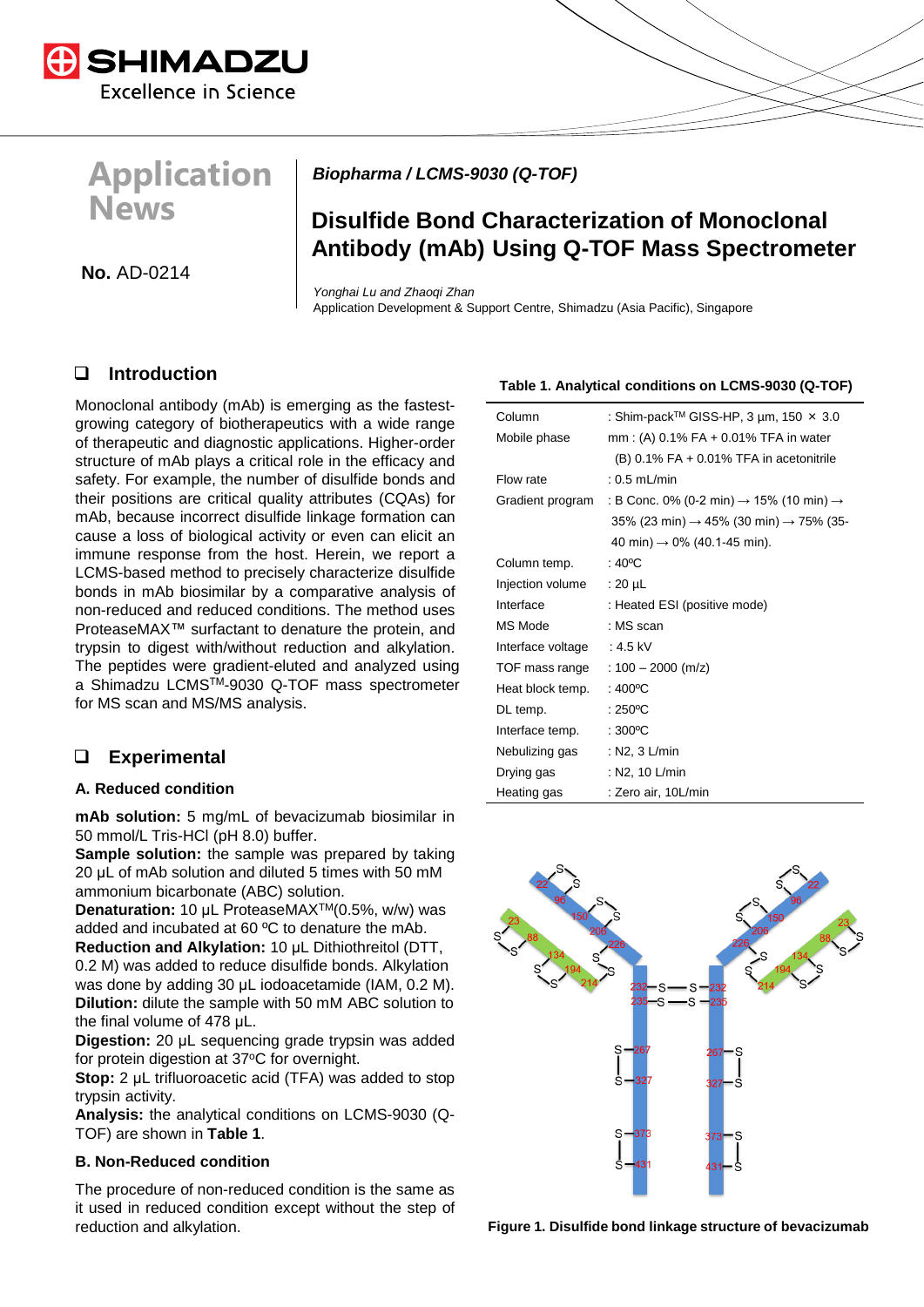





**Figure 3. MS (a) and MS/MS (b) spectra of the non-reduced disulfide bond peptide (S-S-2) of bevacizumab biosimilar.**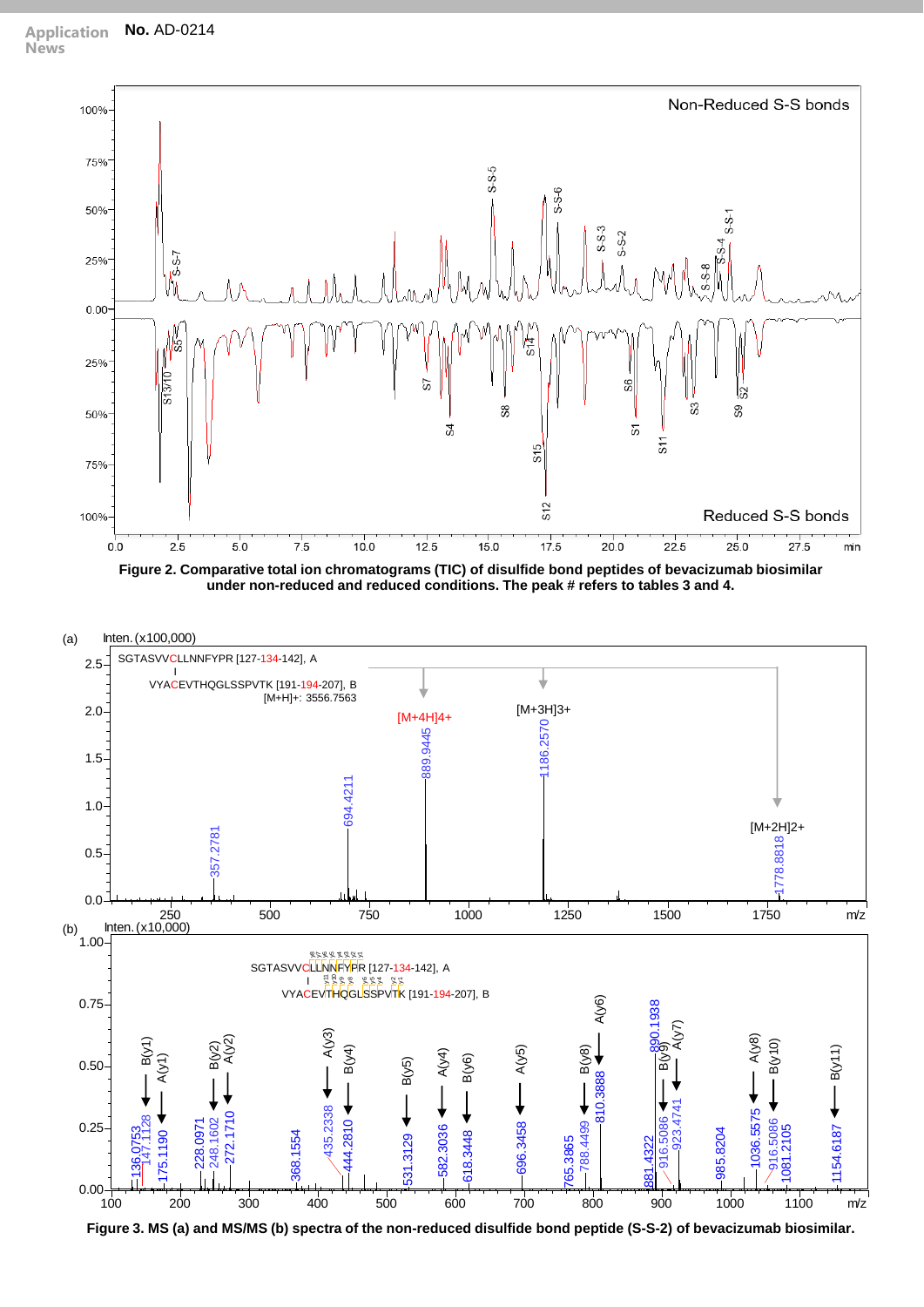

**Figure 4. MS/MS spectra of the reduced disulphide bond (i.e., Cys-containing) peptide (S3) of bevacizumab biosimilar.**

| Peak No. | RT (min) | Peptide [AA numbers]                                                                           | Peptide m/z | <b>Adduct Ion</b> |
|----------|----------|------------------------------------------------------------------------------------------------|-------------|-------------------|
| $S-S-1$  | 24.7     | Light chain, [19-23-42] VTITCSASQDISNYLNWYQQKPGK                                               | 1469.6837   | $[M+5H]5+$        |
|          |          | FSGSGSGTDFTLTISSLQPEDFATYYCQQYSTVPWTFGQGTK [62-88-103], Light<br>chain                         |             |                   |
| $S-S-2$  | 20.4     | SGTASVVCLLNNFYPR [127-134-142], Light chain                                                    | 889.9428    | $[M+4H]4+$        |
|          |          | VYACEVTHQGLSSPVTK [191-194-207], Light chain                                                   |             |                   |
| $S-S-3$  | 19.6     | LSCAASGYTFTNYGMNWVR [20-22-38], Heavy chain                                                    | 1124.4967   | $[M+3H]3+$        |
|          |          | AEDTAVYYCAK [88-96-98], Heavy chain                                                            |             |                   |
| $S-S-4$  | 24.3     | Heavy chain, [140-150-153] STSGGTAALGCLVK                                                      | 1584.3884   | $[M+5H]5+$        |
|          |          | DYFPEPVTVSWNSGALTSGVHTFPAVLOSSGLYSLSSVVTVPSSSLGTOTYICNV<br>NHKPSNTK [154-206-216], Heavy chain |             |                   |
| $S-S-5$  | 15.2     | TPEVTCVVVDVSHEDPEVK [262-267-280], Heavy chain                                                 | 777.0393    | $[M+3H]3+$        |
|          |          | CK [327-328], Heavy chain                                                                      |             |                   |
| $S-S-6$  | 17.8     | NQVSLTCLVK [367-373-376], Heavy chain                                                          | 962.2111    | $[M+4H]4+$        |
|          |          | WQQGNVFSCSVMHEALHNHYTQK [423-431-445], Heavy chain                                             |             |                   |
| $S-S-7$  | 2.5      | GEC [212-214], Light chain                                                                     | 379.1272    | $[M+2H]2+$        |
|          |          | SCDK [225-226-228], Heavy chain                                                                |             |                   |
| $S-S-8$  | 23.7     | THTCPPCPAPELLGGPSVFLFPPKPK [229-232-235-254], Heavy chain                                      | 1364.7007   | $[M+4H]4+$        |
|          |          | THTCPPCPAPELLGGPSVFLFPPKPK [229-232-235-254], Heavy chain                                      |             |                   |

| Table 3. Detection of non-reduced disulphide bond peptides of bevacizumab biosimilar |  |  |
|--------------------------------------------------------------------------------------|--|--|
|--------------------------------------------------------------------------------------|--|--|